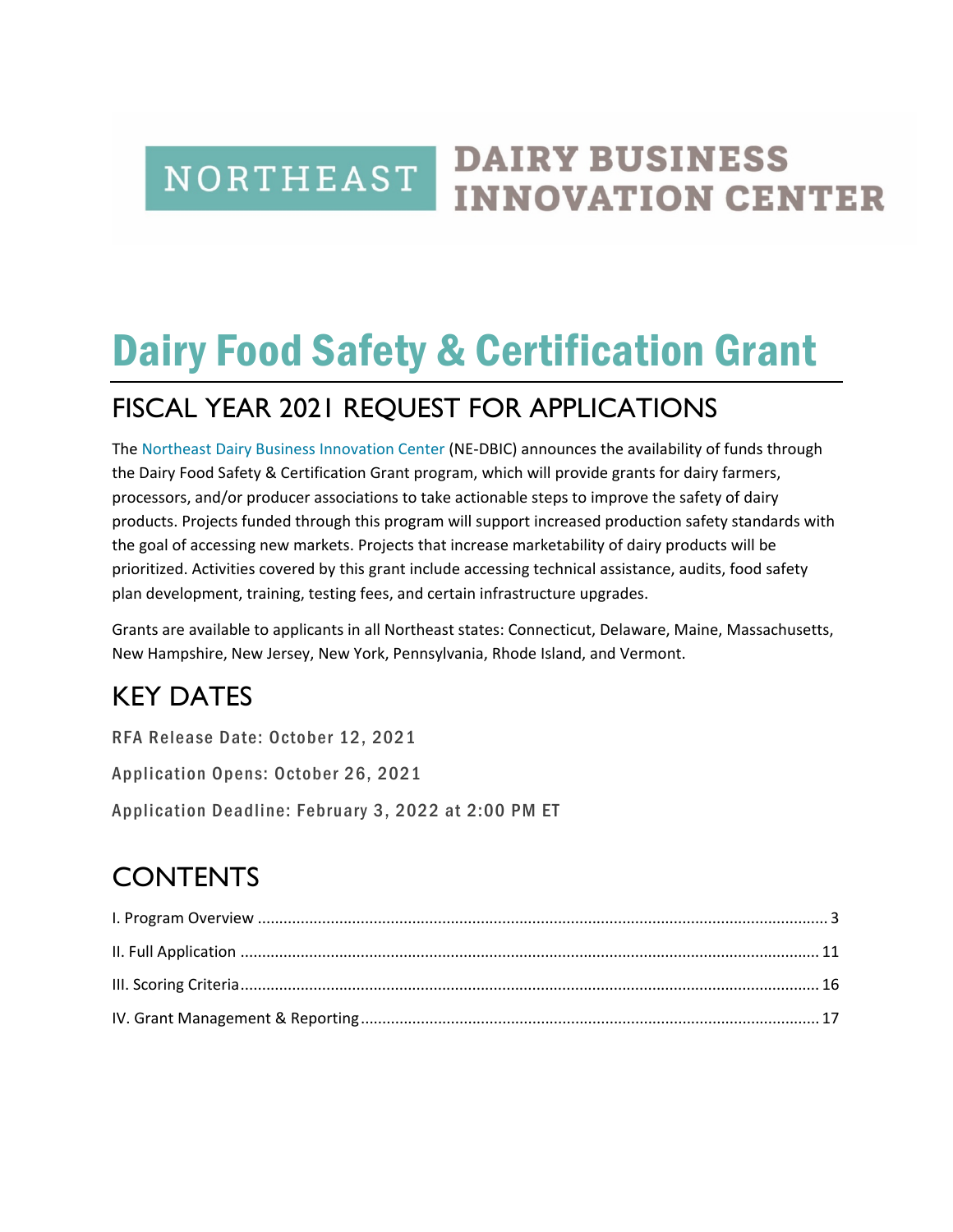# CONTACT

### PROGRAM QUESTIONS

Kathryn Donovan [Kathryn.Donovan@vermont.gov](mailto:Kathryn.Donovan@vermont.gov) (802) 585-4571

WEBGRANTS TECHNICAL ASSISTANCE

Rebecca Brockett [Rebecca.Brockett@vermont.gov](mailto:Rebecca.Brockett@vermont.gov) (802) 636-7016

Support is generally available during business hours: Monday–Friday, 7:45 AM to 4:30 PM ET. Assistance may not be available shortly before deadlines.

### RESOURCES FOR APPLYING

- Have questions about this grant? Visit our [Dairy Food Safety & Certification](https://agriculture.vermont.gov/document/dairy-food-safety-certification-grant-qa) Grant Q&A.
- WebGrants Guides and resources for registering and applying can be found on our [Resources for](https://agriculture.vermont.gov/resources-grant-recipients)  [Applicants and Recipients](https://agriculture.vermont.gov/resources-grant-recipients) webpage.

### REGISTERING IN WEBGRANTS

Applicants that have not previously registered in WebGrants will need to allow 1-2 business days for their registration to be processed. During that time, applicants will not be able to login to start an application. Please plan your application process accordingly.

### SUBMISSION POLICY

It is the applicant's responsibility to adhere to all application instructions including the submission dates and times included in this request for applications (RFA). The Northeast Dairy Business Innovation Center via the Vermont Agency of Agriculture, Food & Markets (VAAFM) will accept the last validated electronic submission through the grants management system, [WebGrants,](https://agriculturegrants.vermont.gov/index.do) prior to the posted deadline as the final and sole acceptable submission of an application.

Submission or re-submission of incomplete or delayed applications after the posted deadline, barring exceptional circumstances will not be accepted.

#### **WebGrants will prevent applications from being submitted after the cut-off time.**

### SUBMISSION CONFIRMATION

When an application has successfully been submitted, the applicant will receive a confirmation email from [<agriculturegrants.vermont@webgrantsmail.com>](mailto:agriculturegrants.vermont@webgrantsmail.com). Please add this email address to your "safe senders" list. If you do not receive this confirmation, please check your junk or spam folder.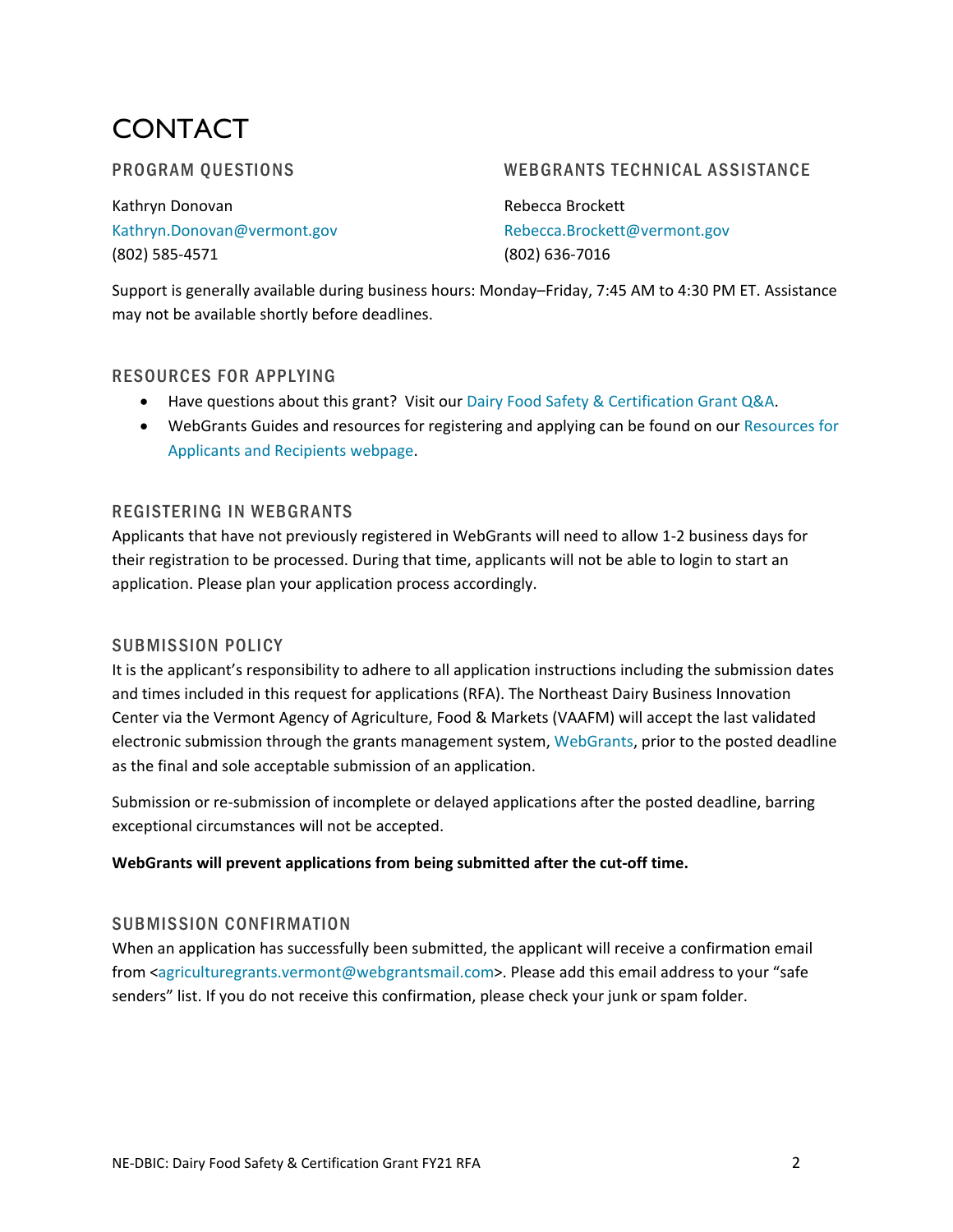# <span id="page-2-0"></span>I. PROGRAM OVERVIEW

### QUICK FACTS

### THE NORTHEAST DAIRY BUSINESS INNOVATION CENTER

The Northeast Dairy Business Innovation Center (NE-DBIC), hosted by the Vermont Agency of Agriculture, Food and Markets (VAAFM), is one of three USDA Dairy Business Innovation Initiatives (DBII) in the nation. The NE-DBIC serves a 10-state Northeast region which includes Connecticut, Delaware, Maine, Massachusetts, New Hampshire, New Jersey, New York, Pennsylvania, Rhode Island, and Vermont by supporting dairy businesses through projects that promote the development, production, marketing, and distribution of dairy products. Projects target dairy farms and processors while providing additional support through market research and technical assistance.

#### ELIGIBILITY SUMMARY

Dairy producers, dairy processors, and dairy producer associations that are headquartered in the Northeast region of the U.S. may apply for this grant.

AVAILABLE FUNDS \$250,000

MINIMUM & MAXIMUM AWARD Minimum: \$10,000

Maximum: \$40,000

Match: A 25% (cash or in-kind) match commitment is required.

PROJECT LENGTH Approximately 15 months.

#### FUNDING SOURCE

Funds are available through the Northeast Dairy Business Innovation Center which is made possible by funding through the U.S. Department of Agriculture's (USDA) Agricultural Marketing Service (AMS) through award, AM200100XXXXG003.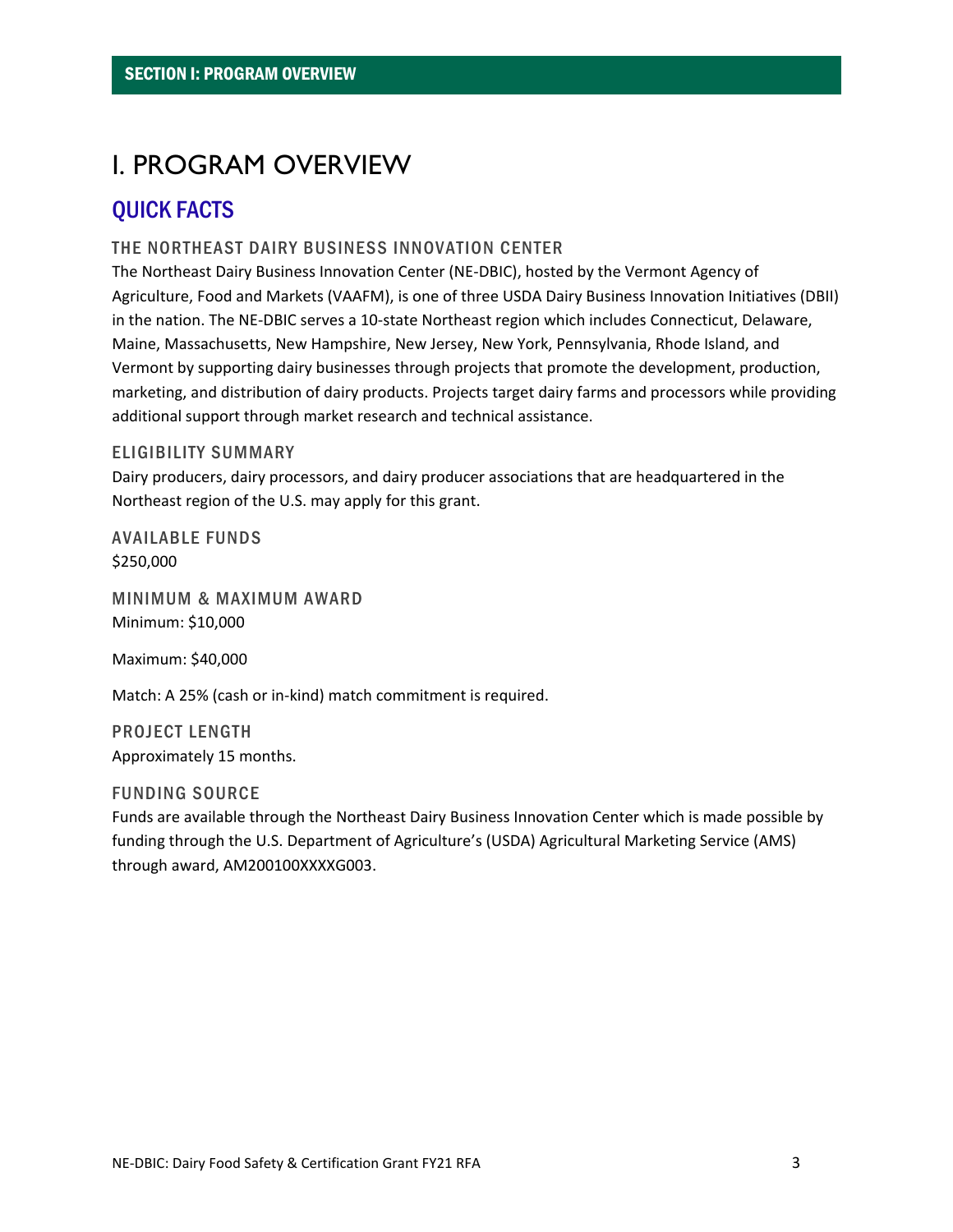### FUNDING OPPORTUNITY DESCRIPTION

In 2019, the U.S. Department of Agriculture (USDA) - Agricultural Marketing Service (AMS) selected three Dairy Business Innovation Initiative projects in the U.S. to support regional dairy businesses in the development, production, marketing, and distribution of dairy products. The Vermont-based Northeast Dairy Business Innovation Center (NE-DBIC) was selected and has since received \$6.59 million to support projects in the Northeast region of the U.S.

Projects funded by this grant will allow dairy farmers, processors, and/or producer associations to take actionable steps to improve the safety of dairy products and improve marketability. Technical assistance providers or supply chain partners including distributors, co-packers and cross-dockers that would also benefit from grant activities should be listed as partners. Projects that demonstrate that grant activities will increase or expand access to market channels will be prioritized. Food safety activities under this grant should build upon baseline state and federal compliance requirements to further improve product consistency, safety, and quality of dairy products.

### **ELIGIBILITY**

#### ELIGIBLE APPLICANTS

Applicants eligible for these funds must fall into **at least one** of the following categories:

- 1) Dairy farmer (producer) that is:
	- a. headquartered or based in the Northeast; and
	- b. sources or produces milk within the Northeast; and
	- c. is a licensed dairy operation in compliance with all required state and/federal standards.
- 2) Dairy processors that transform raw milk into an edible product with milk sourced from the Northeast region, are licensed in a way that their product can be sold across state lines, and are:
	- a. headquartered or based in the Northeast; and
	- b. sources or produces milk within the Northeast; and
	- c. if a value-added processor, products must be manufactured within the Northeast; and
	- d. is a licensed dairy processor in compliance with all required state and/federal standards.
- 3) Dairy producer association/dairy council<sup>[1](#page-3-0)</sup> which represents and promotes dairy products dairy businesses of the Northeast*.*

<span id="page-3-0"></span> $1$  For the purposes of this grant a producer association group, also known as a trade association, industry trade group, business association, sector association or industry body, is an organization that: 1) was founded, 2) is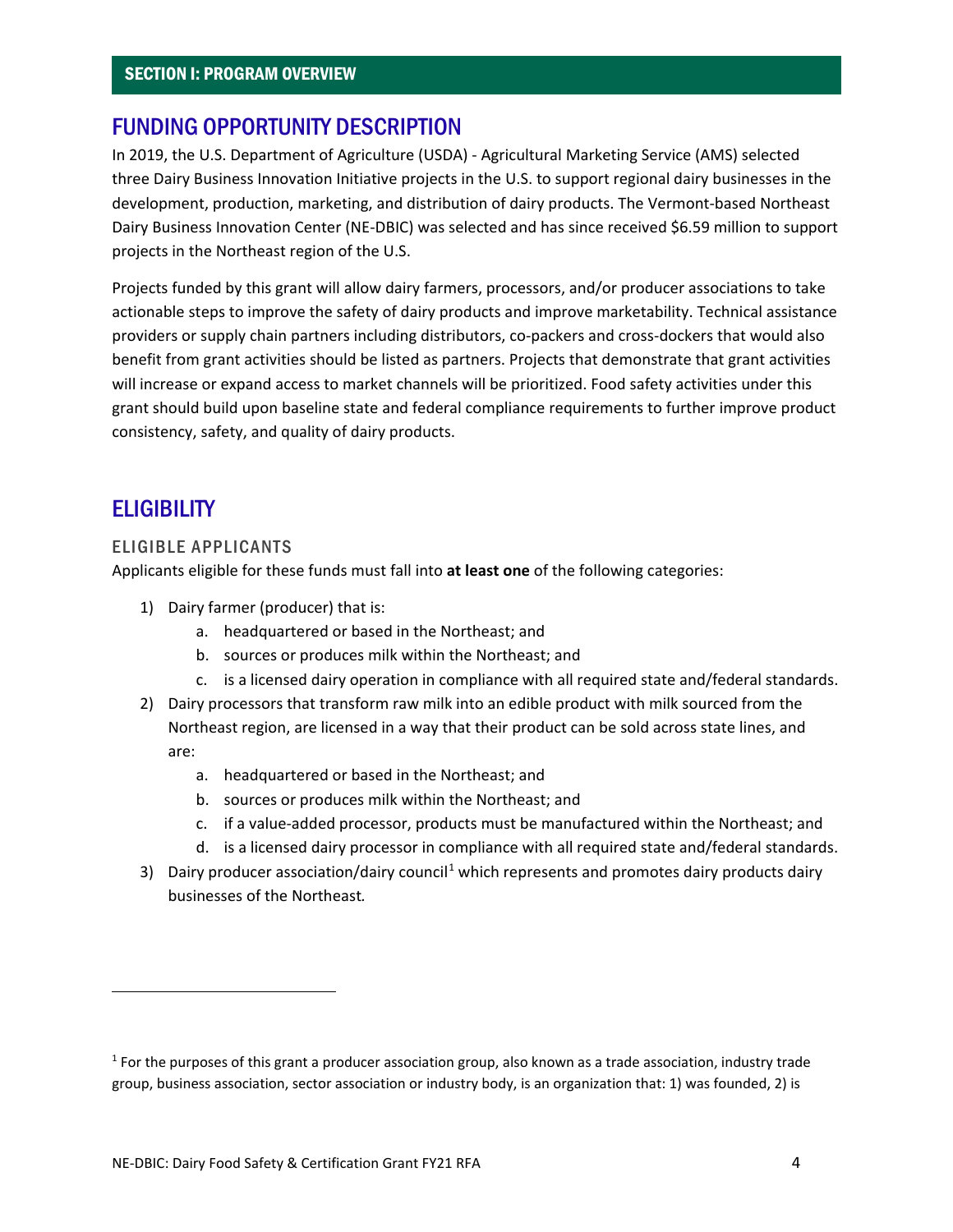While the following are *not required to apply*, if applicant is awarded, they will need to provide:

- Certificate of Insurance listing the Vermont Agency of Agriculture, Food & Markets as an additional insured
- Current W-9
- [DUNS number](https://fedgov.dnb.com/webform/displayHomePage.do)

Applicants who do not already have a DUNS number are encouraged to start this process during the application period to ensure a timely start to their grant, if awarded.

#### ELIGIBLE PROJECTS

Project activities under this grant will reduce or eliminate food safety risks in the production, storage, transport, or handling of dairy products. Eligible activities may include, but are not limited to:

- Pre-audit consultations
- Audits and resulting activities needed to meet audit requirements, including but not limited to:
	- o Food safety audit
	- o Hazardous Analysis and Critical Control Points (HACCP) audit: in-plant and/or recordreview
	- o Animal welfare audit
- Technical assistance in the development, implementation, or review of plans, monitoring programs, trainings, and/or certification of:
	- o FSMA-compliant preventative control food safety plan
	- o Food safety program
	- o Hazardous Analysis and Critical Control Points (HACCP)
	- o Preventative Controls Qualified Individual (PCQI) certification
	- o Good Manufacturing Practices (GMP)
	- o Standard Operating Procedures (SOP)
	- o Environmental Monitoring Program (EMP)
	- o Dairy Process Authority to validate products for safety and stability
	- o Safety Quality Food (SQF) Code
	- o Record keeping/traceability systems
	- o Food safety and related certifications
- Testing costs:
	- o Food safety product tests
	- $\circ$  Environmental monitoring sample collection, testing/lab fees, sample shipping
	- o Floor pathogen testing
- Infrastructure upgrades:
	- o Parts, materials/supplies (not construction) including:
		- Boot wash stations
		- **Door foamers**
		- Tools with hygienic design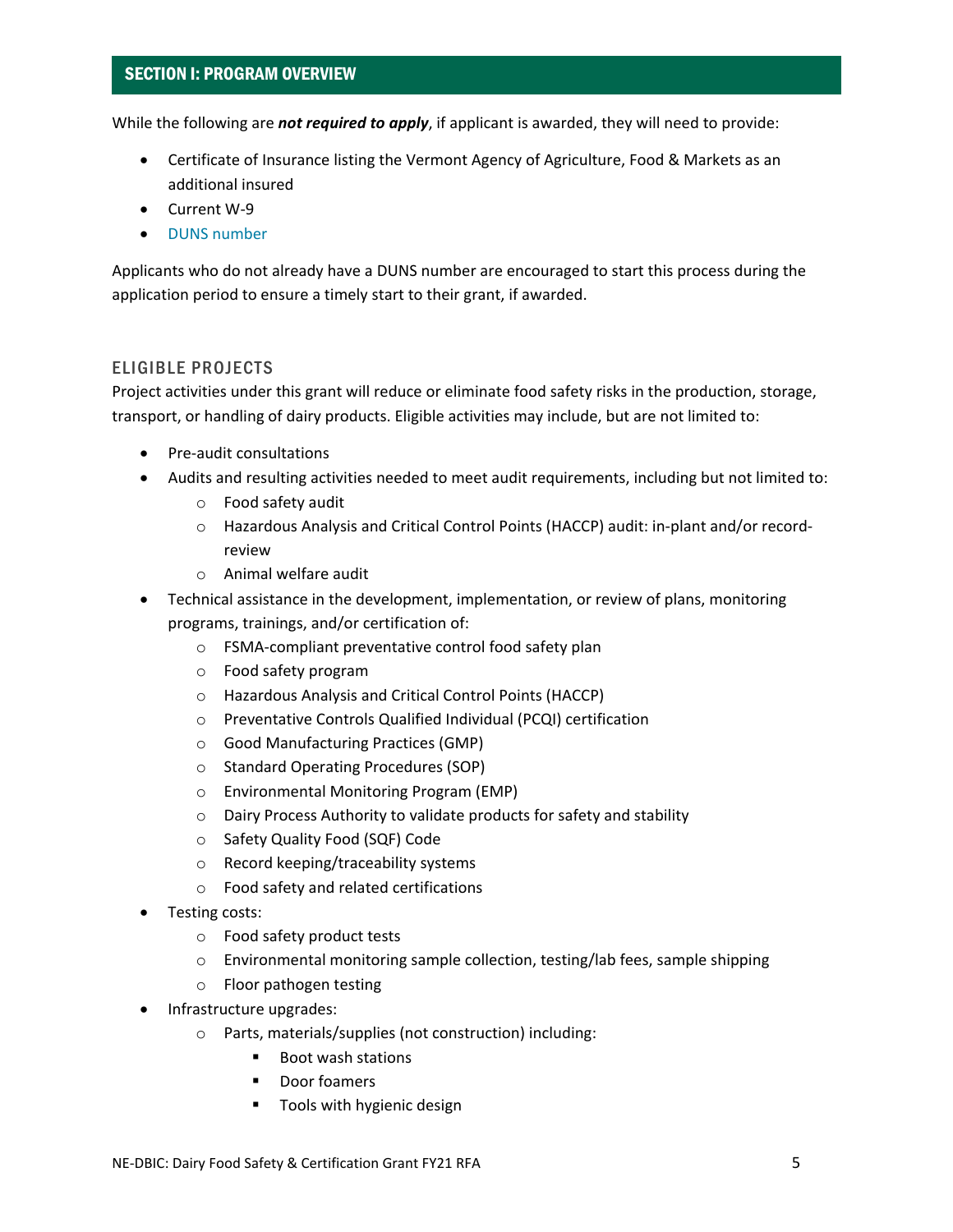- **EXEC** Cleaning/sanitation supplies
- **Fans/standalone ventilation systems**
- o Replacement parts for tools or equipment for improved cleanability
- $\circ$  Purchase (or rental) of specialized equipment<sup>[2](#page-5-0)</sup>
- Technical assistance, trainings, or workshops that contribute to, or result in, certificates or certifications in food safety improvements in areas such as:
	- o Dairy food safety
	- o Food handling
	- o Milk and dairy product quality and safety
	- o Microbiology
	- o Fluid milk production
	- o Dairy product production
	- o Membrane filtration and separation
	- o Recipe or process improvement to achieve increased shelf life or stability of product
- Costs associated with:
	- o Contaminant management
	- o Standalone toilet facilities/handwashing stations
	- o Worker clothing/PPE
	- o Waste disposal
	- $\circ$  Wages associated with the time for staff to perform grant activities including trainings, development of food safety plan/protocols, and implementation of food safety improvements.

Projects may only include allowable costs/activities as outlined in the [2020 AMS Terms and Conditions](https://www.ams.usda.gov/sites/default/files/media/FY2020GDTermsandConditionsUpdates.pdf) (8.0 Allowable Costs and Activities).

#### **Required Project Criteria**

The following criteria must be addressed:

1. Must build upon dairy business' existing baseline compliance with food safety requirements.

<span id="page-5-0"></span><sup>&</sup>lt;sup>2</sup> Specialized equipment is allowable when provided in the approved budget or with prior written approval for acquisition costs and rental costs provided the following criteria is met: 1) Necessary for the research, scientific, or other technical activities of the grant agreement; 2) Not otherwise reasonably available and accessible; 3) The type of equipment is normally charged as a direct cost by the organization; 4) Acquired in accordance with organizational practices; 5) Must be used solely to meet the legislative purpose of the grant program and objectives of the grant agreement; 6) More than one single commercial organization, commercial product, or individual must benefit from the use of the equipment; 7) Must not use special purpose equipment acquired with grant funds to provide services for a fee to compete unfairly with private companies that provide equivalent services; and 8) Equipment is subject to the full range of acquisition, use, management, and disposition requirements unde[r 2 CFR § 200.313](https://www.ecfr.gov/current/title-2/subtitle-A/chapter-II/part-200#200.313) as applicable. See Section 8.0 Allowable Costs and Activities of the [2020 AMS Terms and](https://www.ams.usda.gov/sites/default/files/media/FY2020GDTermsandConditionsUpdates.pdf)  [Conditions](https://www.ams.usda.gov/sites/default/files/media/FY2020GDTermsandConditionsUpdates.pdf) for full details. Contac[t Kathryn Donovan](mailto:kathryn.donovan@vermont.gov?subject=Specialized%20Equipment%20Question) with question about specific equipment.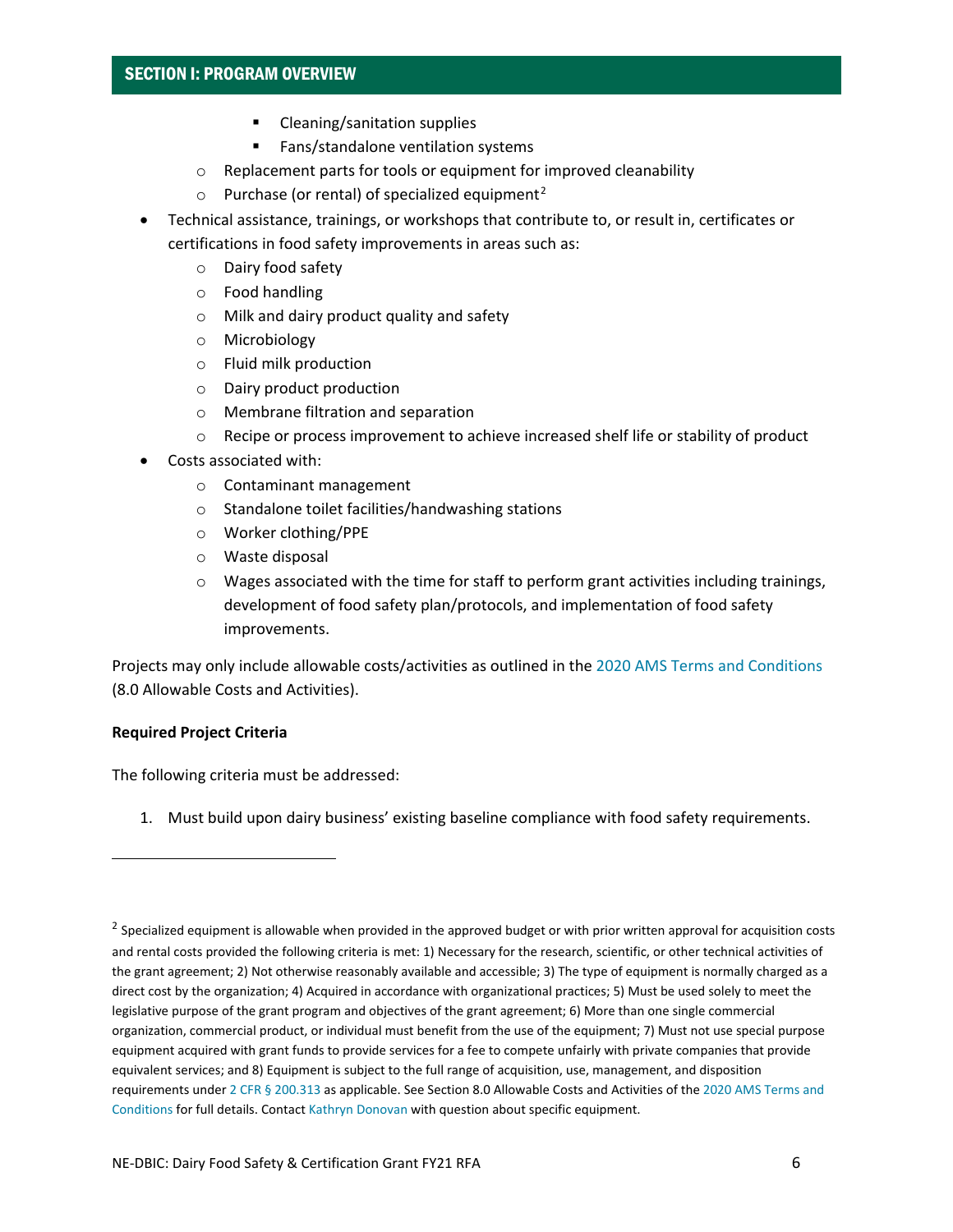- 2. Project increases the safety of dairy products produced in the Northeast.
- 3. Business/organization can sustain the changes/improvements past the grant period.

#### INELIGIBLE PROJECTS

- Projects not primarily located within the Northeast
- Projects that solely support the production/sales of raw fluid milk meant for human consumption
- Projects that use grant funds for:
	- o Construction
	- o Purchase or lease-to-own of land/building/facilities
	- o Purchase of general equipment (specialized equipment is allowable)
	- $\circ$  Purchase of vehicles (rental vehicles for the duration of the project are allowable)

#### EXAMPLE PROJECTS

#### *EXAMPLES OF ELIGIBLE PROJECTS*

- *1. A dairy processor has already undergone a food safety audit and uses funds to correct/improve aspects of their business that were flagged in the audit and to develop a food safety plan, including floor pathogen testing and the installation of door foamers.*
- *2. A state's cheese guild (producer association) identifies 5 cheesemakers that are interested in selling to a chain retailer. They coordinate technical assistance for each to receive audits, make changes and upgrades to their facilities, and acquire specific certifications required by the retailer.*
- *3. A processor wants to offer co-packing opportunities to three organic producers and uses grant funds for a food safety plan revision, environmental monitoring updates, and liability insurance review to accommodate additional milk sources, processors, and potential cross-contamination in their facility.*
- *4. A processor works with a technical service provider to develop a validation process for their environmental monitoring program that includes a sampling schedule, identifies where samples should be taken, and creates a plan for if there is a positive test result.*
- *5. A raw milk cheesemaker identifies a need in the Northeast raw milk cheesemaking community for food safety technical assistance for raw milk cheese, specifically. They receive funds to work with a technical assistance provider to develop a virtual conference focused on reducing risk in raw milk cheesemaking production.*
- *6. A processor sees a marketing opportunity in getting Animal Welfare Certification. They use funds to pay for an animal welfare audit, technical assistance to achieve a certification, and the certification fees for each of their milk suppliers.*
- *7. An ice cream maker has identified a challenge in getting frozen product to retailers without compromising quality and consistency. The processor partners with a distributor to develop improved Standard Operating Procedures (SOP) for frozen dairy products. They hire a contractor to provide professional services for the distributor, which includes an audit on their storage and handling practices, the development of a specific food handling training for their staff to handle frozen dairy products.*

#### *EXAMPLES OF INELIGIBLE PROJECTS*

• *A dairy farm wants to become a processor and seeks to purchase equipment and pay for initial inspections and compliance related fees.*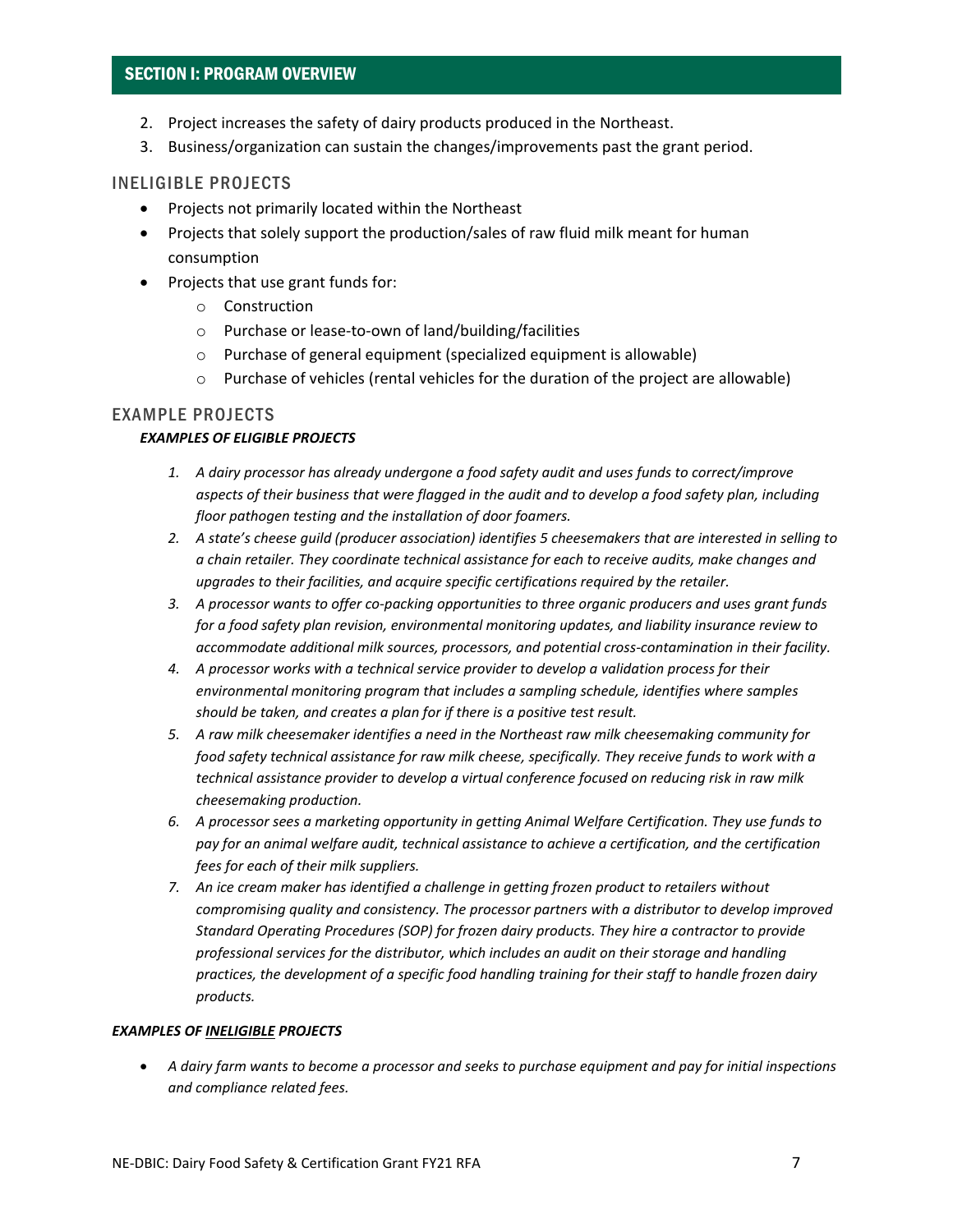- *A cheesemaker wants to develop a new product line and pay for a food scientist to develop their recipe into a shelf stable product.*
- *A processor wants to pay for the construction of a new ventilation system and plumbing in sinks.*

### FUNDING PRIORITIES

Priority will be given to projects which address some or all the following priorities:

- Food safety improvements and/or certification activities that will benefit multiple businesses
- Projects that reduce real or perceived barriers to improving food safety
- Builds on or enhances previous food safety improvement efforts
- Will increase sales, revenue, and/or consumers reached
- Shows innovation in leveraging food safety messaging in marketing messaging
- Employs digital marketing and social media messaging to consumers on food safety

### MATCHING FUNDS

All proposals must show matching funds which represent at least 25% of the grant request. For instance, for a grant request of \$20,000, the applicant must demonstrate at least \$5,000 in match. Matching funds may be contributed by the applicant or by another organization and must take place during the grant period. The 25% required match may be any combination of cash and in-kind funds in any expense category.

**Examples of cash match** include funds in the bank, funds contributed by another organization, bank loans, applicant labor, and compensation of employees. Labor rates should be in line with current market rates.

**Examples of in-kind match** include goods or services provided during the grant period for which no expenditure is made (e.g., contractors, consultants, supplies, or equipment provided pro bono for the project; volunteer labor; and/or donated supplies that are not part of the normal cost of doing business). In-kind contributions must be made during the grant agreement period and be directly related to the project.

#### **Example of an eligible budget:**

| <b>Expense</b><br>Category | <b>Grant Funds</b><br><b>Requested</b> | <b>Applicant</b><br>Contribution<br>- Cash Match | <b>Applicant</b><br>Contribution<br>- In-kind<br><b>Match</b> |
|----------------------------|----------------------------------------|--------------------------------------------------|---------------------------------------------------------------|
| Contractual/               |                                        |                                                  |                                                               |
| Consultant                 | \$15,000                               |                                                  | \$4,500                                                       |
| Personnel                  |                                        | \$1,000                                          |                                                               |
| <b>Fringe Benefits</b>     |                                        |                                                  |                                                               |
| Travel                     |                                        |                                                  |                                                               |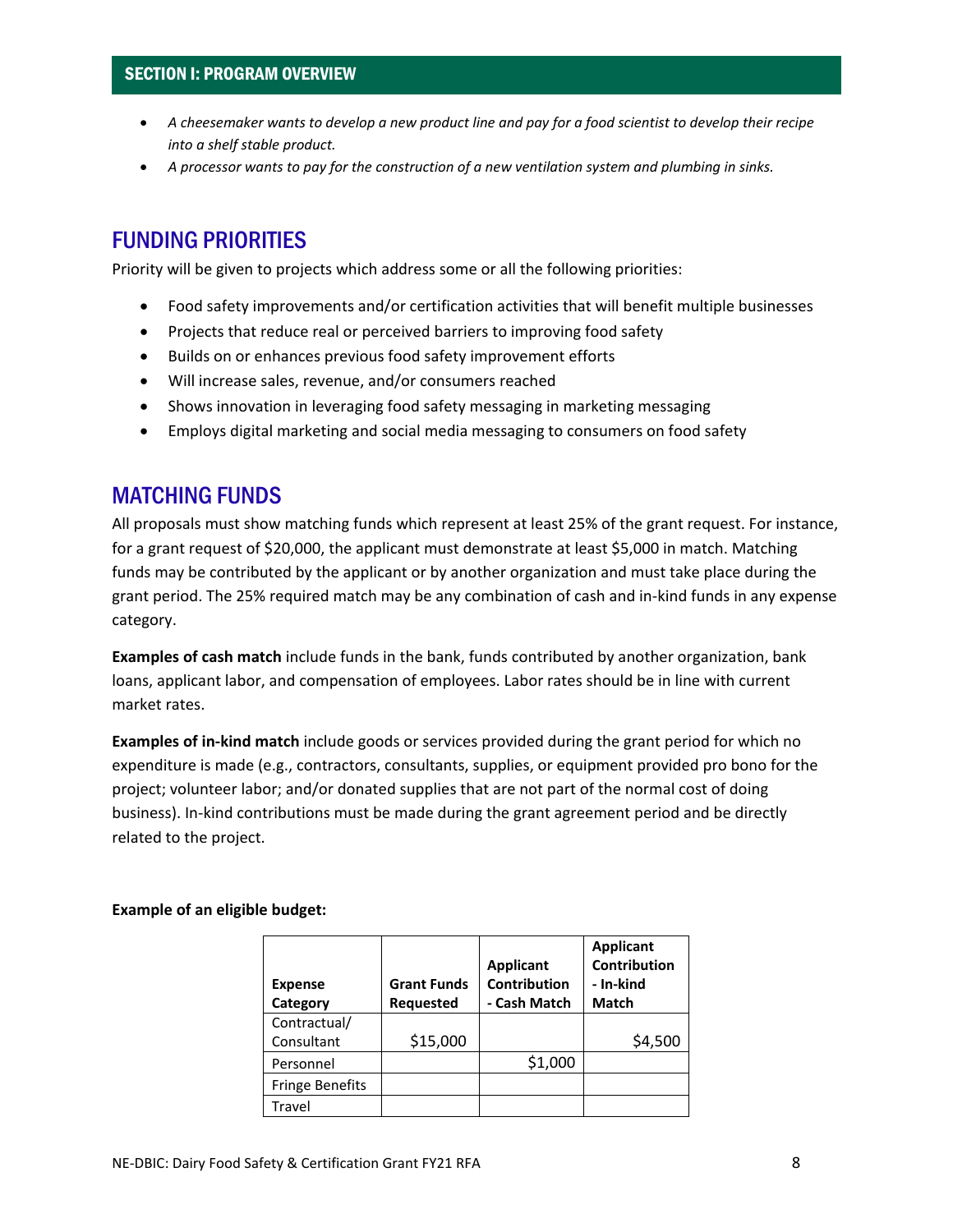| Equipment |          |         |         |
|-----------|----------|---------|---------|
| Supplies  |          |         |         |
| Other     | \$5,000  |         |         |
| Total     | \$20,000 | \$1,000 | \$4,500 |

### LETTERS OF COMMITMENT/SUPPORT

At least one letter of commitment or support is required for this application. Letters should be provided from all match contributors. Additional letters will increase the competitiveness of the application.

- **Letters of Commitment** should articulate project partners' involvement and identify the contributions they will make to ensure the project's success. Match contributors should describe and assign value to their match commitment (including financial or in-kind support).
- **Letters of Support** should articulate general support from other organizations/businesses and should describe the benefits of the project both for the applicant business and the greater dairy sector.

### HOW TO APPLY

All applications must be submitted via the WebGrants system at [agriculturegrants.vermont.gov.](http://agriculturegrants.vermont.gov/) No paper applications will be accepted. Applications will be accepted from October 26, 2021 – February 3, 2022 at 2:00 PM ET.

Applicants that have not previously registered in WebGrants will need to allow 1-2 business days for their registration to be processed. During that time, applicants will not be able to login to start an application. Please plan your application process accordingly.

We strongly advise that you submit your application ahead of the deadline. Be advised that technical assistance with WebGrants may not be available shortly before deadlines; please plan accordingly.

### APPLICATION REVIEW

Applications will be reviewed by a multi-state NE-DBIC advisory committee comprised of representatives from Northeast state agriculture agencies/departments, agriculture extension agencies, and dairyindustry stakeholders. See Section III: Scoring Criteria.

### AWARD INFORMATION

All applicants will be notified of the NE-DBIC decision of whether to award funds to their project. Awards will be approximately 15 months in length.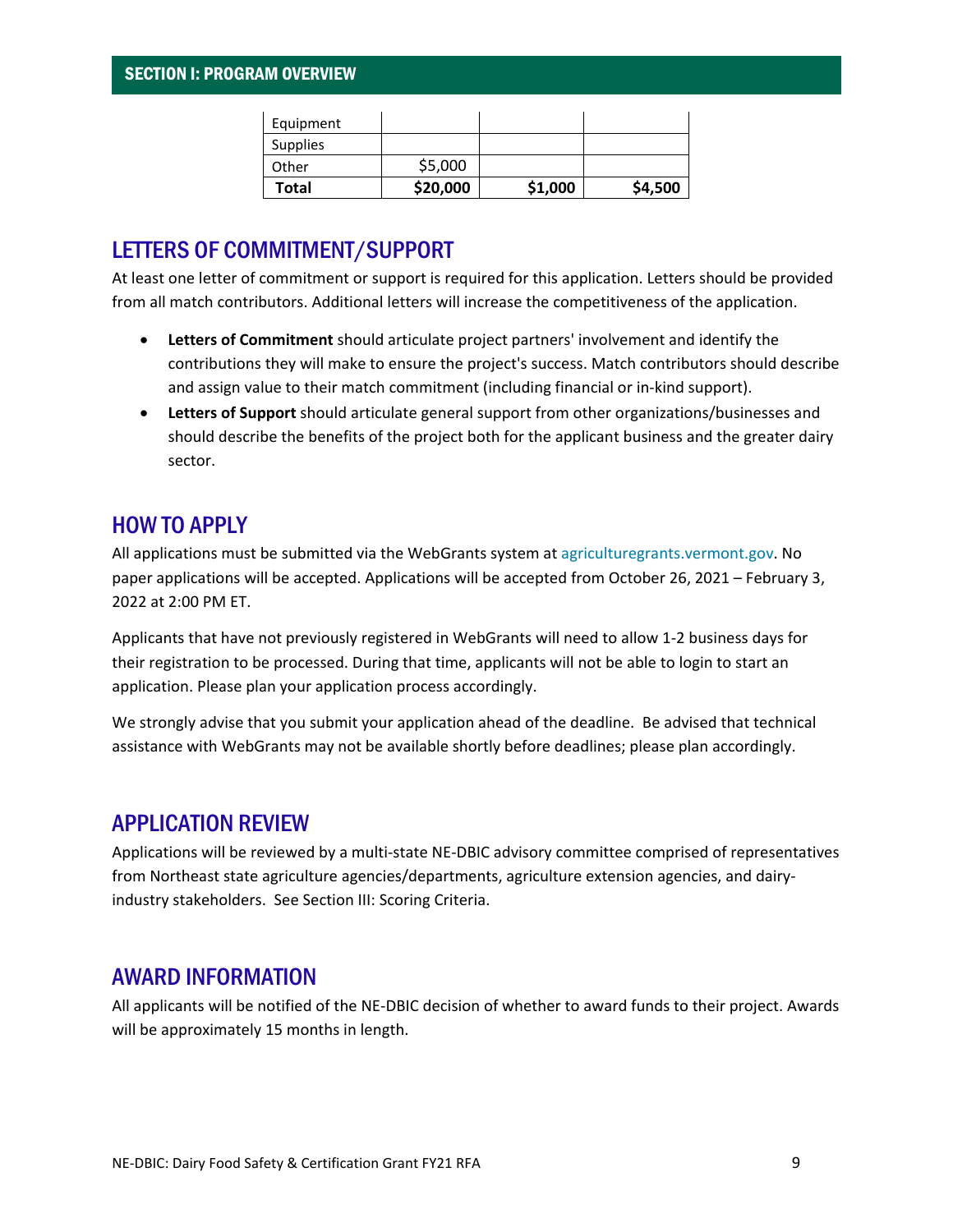### KEY DATES

### DATES MAY BE SUBJECT TO CHANGE

<span id="page-9-0"></span>

| October 12, 2021               | Request for Application (RFA) released |
|--------------------------------|----------------------------------------|
| October 26, 2021               | Application released                   |
| February 3, 2022 at 2:00 PM ET | <b>Application closes</b>              |
| <b>March 2022</b>              | Applicants notified of award status    |
| <b>April 2022</b>              | Estimated grant project start date     |
| <b>November 15, 2022</b>       | Interim report due                     |
| June 15, 2023                  | Project end date                       |
| July 15, 2023                  | Final report and survey due            |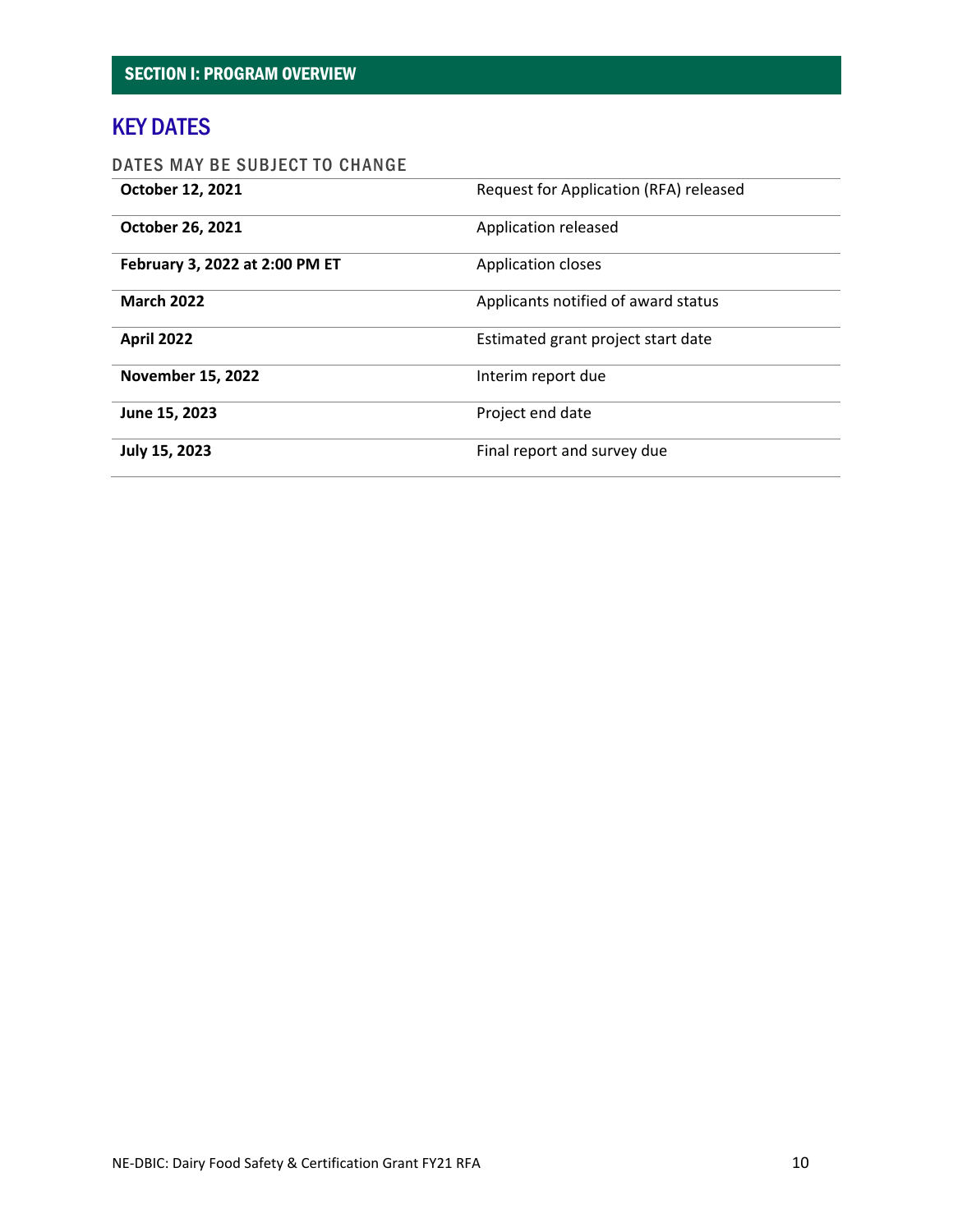# II. FULL APPLICATION

<span id="page-10-0"></span>The application content is listed below but may be subject to change. Please reference the WebGrants [Application Guide](https://agriculture.vermont.gov/grants/howtoapply) for guidance on completing your application in the WebGrants system.

### APPLICANT INFORMATION

Applicant Information

• Business/organization name, legal entity (e.g., LLC, sole proprietor, etc.), primary contact information

Applicant Eligibility

- Is the applicant a dairy farmer/producer? If yes:
	- $\circ$  Is the applicant headquartered or based in a Northeast state (CT, DE, MA, ME, NH, NJ, NY, PA, RH, or VT)?
	- o Does the applicant source or produce milk that originates within the Northeast?
	- o Is the applicant a licensed dairy operation in compliance with all required state and/federal standards?
- Is the applicant an established processor that transforms raw milk into an edible product and is licensed in a way that their product can be sold across state lines? If yes:
	- $\circ$  Is the applicant headquartered or based in a Northeast state (CT, DE, MA, ME, NH, NJ, NY, PA, RH, or VT)?
	- $\circ$  Does the applicant source or produce milk that originates within the Northeast?
	- o Does the applicant manufacture dairy products in the Northeast?
- Is the applicant a dairy producer association that represents and promotes dairy products originating from the Northeast? *For the purpose of this grant, a producer association group, also known as a trade association, industry trade group, business association, sector association or industry body, is an organization founded and funded by businesses that operate in a specific industry.* If yes:
	- $\circ$  Describe your producer association, addressing: 1) founding members, 2) how association is funded, 3) industry scope covered by the association, and 4) association activities.
	- $\circ$  If your association encompasses products other than dairies, describe how you will ensure that the project will benefit dairy only.
	- o Does this association receive funds from producer check-off dollars? If yes:
		- What percent of the association's annual operating budget comes from producer check-off dollars?
- Describe your business/organization in terms of size (gross sales, number of employees, production volume), markets, and number of years in business.
- Describe your business's strategy or approach to sustainable business growth and positioning. What is your long-term vision?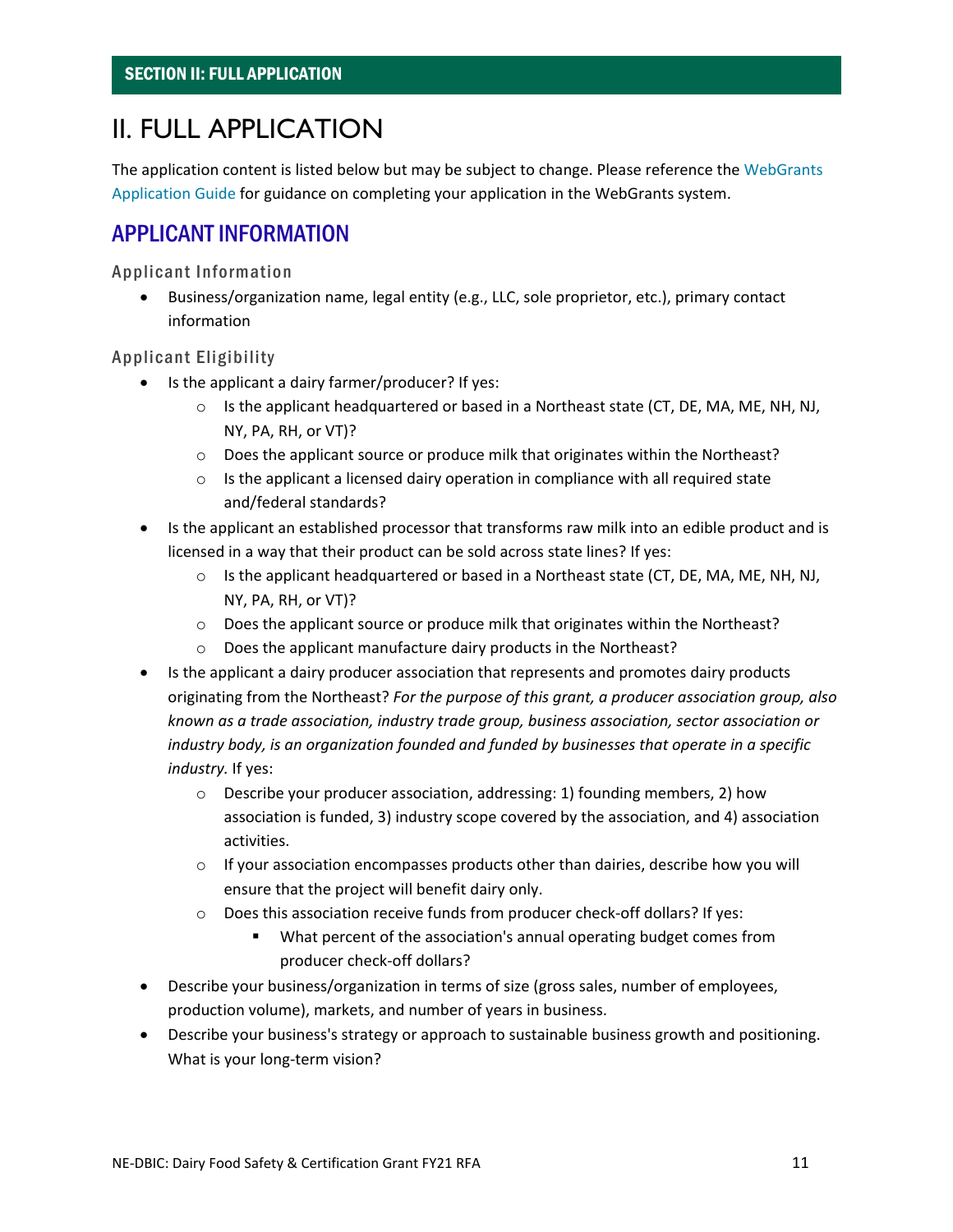### SECTION II: FULL APPLICATION

#### Entity History

- Has your business/organization received any federal or state grant in the past 5 years?
- Have you or your project partners received any (federal, state, or other) grants **for this specific project** in the past 5 years? If yes:
	- o List the grants received.
	- o Describe the work done under these grants.
	- o How will the work in this grant differ from and/or build upon that work?
- Have you applied for, or do you plan to apply for, other grant(s) in conjunction with this grant? If yes:
	- o Please list the other grants you will apply for/have applied for in conjunction with this grant.
- Has your business ever been unable to complete or adhere to granting requirements for a grant you were awarded? If yes:
	- $\circ$  Describe the circumstances that prevented you from completing/adhering to the requirements of your grant(s).
- Describe why you and your staff are qualified to complete this project, as proposed.
- Rate your business's experience in implementing similar past work/projects related food safety improvements. *(Select from dropdown: significant experience, some experience, no experience)*
- Have you received technical assistance related to food safety in preparation of the project, or do you plan to receive related technical assistance during this grant project?

### PROJECT DESCRIPTION

Project Details

- Summarize the proposed project in a couple of sentences.
- What are the applicant's 1) current food safety measures and 2) food safety goals?
- Provide a comprehensive project description which includes how this project will improve 1) dairy product safety, 2) workplace conditions, and/or 3) marketability of dairy product.
- Provide a projected workplan/timeline of your project activities.
- Provide an explanation of 1) why these grant funds are needed and 2) how the project would or would not move forward without these funds.
- How do you plan to sustain the activities implemented through this project beyond the grant period?
- To increase the competitiveness of your application, select any or all of the funding priorities addressed in your proposed project:
	- $\circ$  Food safety improvements and/or certification activities that will benefit multiple businesses
	- o Projects that reduce real or perceived barriers to improving food safety
	- o Builds on or enhances previous food safety improvement efforts
	- o Will increase sales, revenue, and/or consumers reached
	- $\circ$  Shows innovation in leveraging food safety messaging in marketing messaging
	- $\circ$  Employs digital marketing and social media messaging to consumers on food safety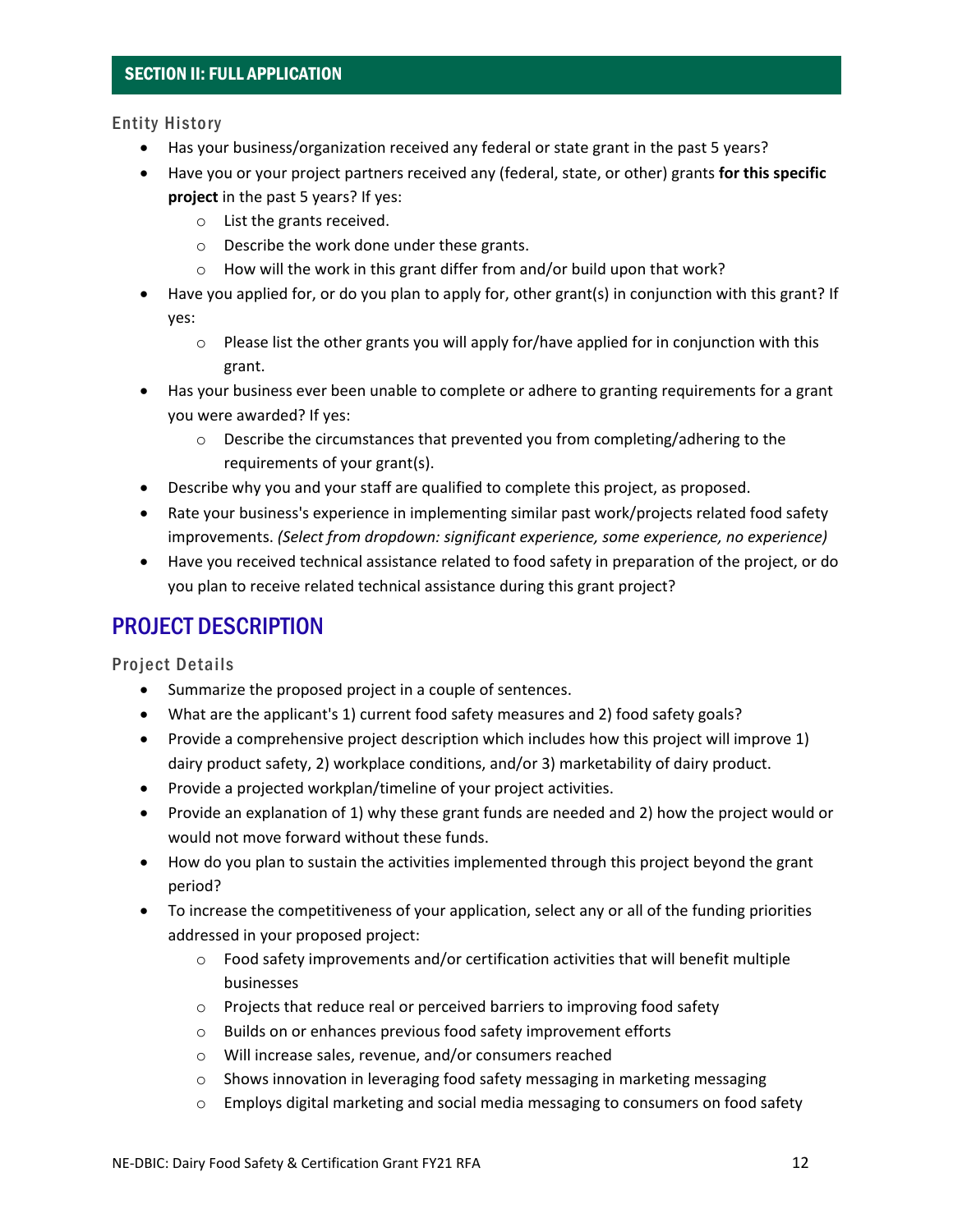#### Supporting Documentation

• To increase the competitiveness of your application, upload any documentation that shows the development of the project idea, partnerships, funding received, and/or the viability of your business. *Examples can include but are not limited to: previous work that this project will build upon (audits, existing food safety plans), evidence of marketplace demand for increased safety measures, bids, or documentation that provides further context for your proposed project.*

#### Letters of Commitment or Support

- At least one letter of commitment or support is required for this application. Additional letters will increase the competitiveness of the application. Letters should be provided for ALL match contributors.
	- o **Letters of Commitment** should articulate project partners' involvement and identify the contributions they will make to ensure the project's success. Match contributors should describe and assign value to their match commitment (including financial or in-kind support).
	- o **Letters of Support** should articulate general support from other organizations/businesses and should describe the benefits of the project both for the applicant business and the greater dairy sector.

### BUDGET

*Please complete the following budget table, listing all grant requests and match contributions. Grant funds requested must align with the allowable costs detailed in the [2020 AMS Terms and Conditions](https://www.ams.usda.gov/sites/default/files/media/FY2020GDTermsandConditionsUpdates.pdf) (8.0 Allowable Costs and Activities).* 

*Match contributions: Projects must demonstrate matching funds of at least 25% as cash and/or in-kind sources. (e.g. \$20,000 of requested funds requires at least \$5,000 in match contributions.)*

- *Do not need to adhere to AMS allowable costs*
- *Match contributions are not required to reflect 25% per expense line, but they must make up 25% of the total grant ask. (For example, a grant request of \$7,000 in supplies and \$5,000 in personnel could be matched with \$6,000 of equipment.)*

Budget Table (example)

|                        |                    | <b>Applicant</b> | <b>Applicant</b><br><b>Contribution</b> |
|------------------------|--------------------|------------------|-----------------------------------------|
| <b>Expense</b>         | <b>Grant Funds</b> | Contribution     | - In-kind                               |
| Category               | <b>Requested</b>   | - Cash Match     | Match                                   |
| Contractual/           |                    |                  |                                         |
| Consultant             | \$15,000           |                  | \$4,500                                 |
| Personnel              |                    | \$1,000          |                                         |
| <b>Fringe Benefits</b> |                    |                  |                                         |
| Travel                 |                    |                  |                                         |
| Equipment              |                    |                  |                                         |
| Supplies               |                    |                  |                                         |
| Other                  | \$5,000            |                  |                                         |
| <b>Total</b>           | \$20,000           | \$1,000          | \$4,500                                 |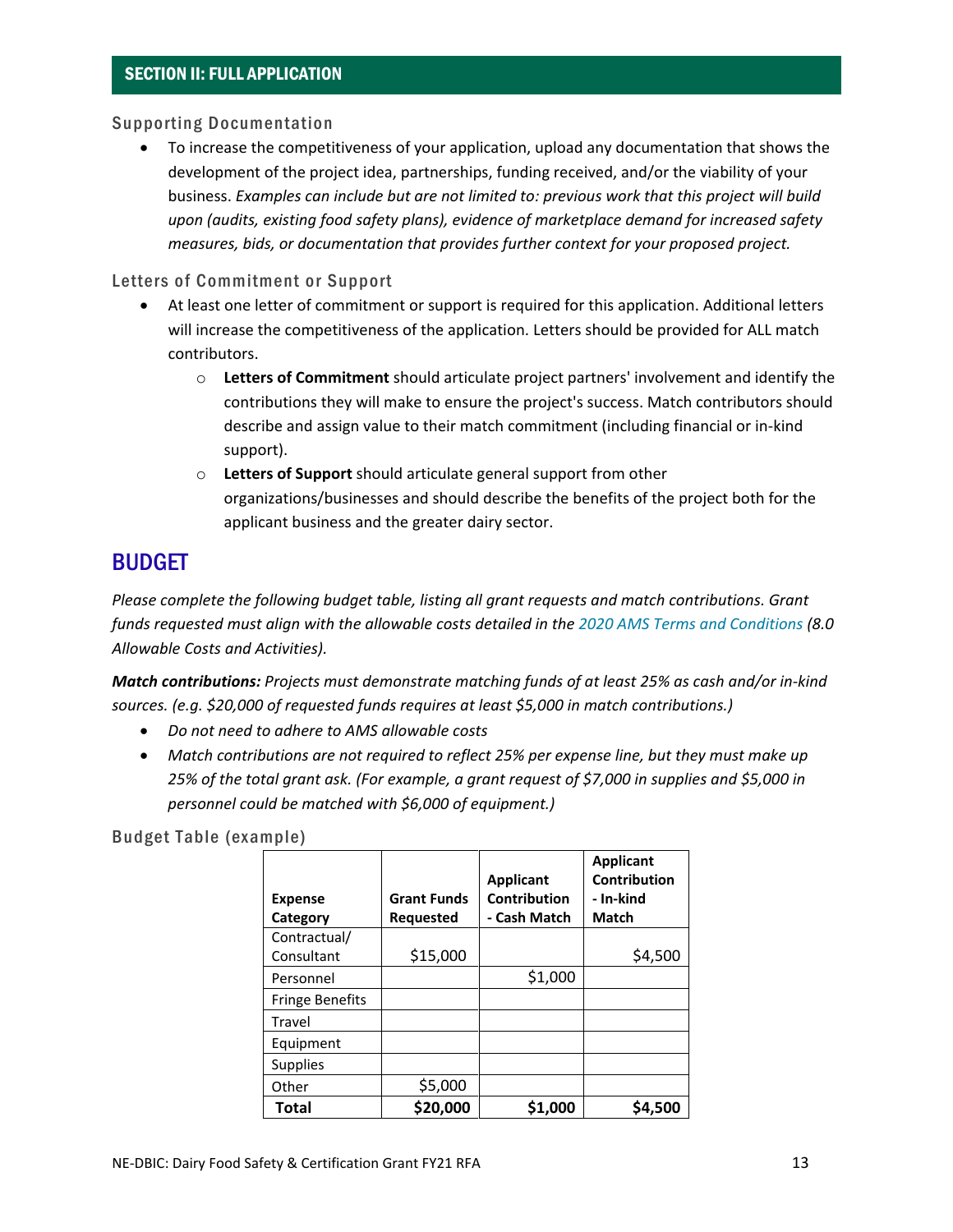### FINANCIALS & OUTCOMES

Budget Narrative

- Total funds requested and amount of matching funds.
- List each 1) match source, 2) each contribution amount (and specify if it is cash or in-kind), and 3) describe how the contribution will be used to accomplish your project activities.
- Are all matching funds/contributions committed at this time?
	- $\circ$  If not, provide the sources and timeline/plan for securing these commitments:

*Complete the following questions only for expenses that are covered by grant funds (not matching funds, which should be detailed in questions above). Please thoroughly describe each category for which you are requesting grant funds, answering all parts of each question.* 

- Are 'Personnel' expenses included in the 'Grant Request' column of your above budget? Contractual/Consultant: List each anticipated contractor/consultant. For each, provide: 1) hourly/flat rate, 2) grant funds requested, 3) detailed description of services, and 4) justification for why the services are necessary for the success of this project. If yes:
	- $\circ$  Personnel: for each individual whose time can be directly attributed to grant activities, provide 1) individual's title and role, 2) hourly rate, 3) expected number of hours, 4) grant funds requested
- Are 'Fringe Benefit' expenses included in the 'Grant Request' column of your budget? If yes:
	- $\circ$  Fringe Benefits: for each of the project's salaried employees, provide the 1) fringe benefit rate and 2) grant funds requested.
- Are 'Training' expenses included in the 'Grant Request' column of your above budget? If yes:
	- o Training: for each training, provide 1) description, 2) estimated cost, and 3) justification for how the expense is necessary for the success of this project
- Are 'Contractual/Consultant' expenses included in the 'Grant Request' column of your above budget? If yes:
	- o Contractual/Consultant: List each anticipated contractor/consultant service. For each, provide: 1) grant funds requested, 2) description of services, and 3) justification for why the services are necessary for the success of this project
- Are 'Supply' expenses included in the 'Grant Request' column of your above budget? If yes:
	- $\circ$  Supplies: List each supply (with a description if needed). For each, provide: 1) per unit cost, 2) # units purchased, 3) grant funds requested, and 4) justification for how this supply is necessary for the success of this project
- Are 'Equipment' expenses included in the 'Grant Request' column of your above budget? If yes:
	- $\circ$  Equipment: List each piece of equipment (with description if needed) and for each, indicate: 1) whether it is a rental or purchase, 2) grant funds requested per piece, and 3) justification for how this equipment is necessary for the success of this project
- Are 'Travel' expenses included in the 'Grant Request' column of your above budget?
	- o Travel: For each trip: 1) list expense types (airfare, car rental, hotel, meals, mileage, etc.) and associated grant funds requested, 2) number of travelers, and 3) justification for how this travel is necessary for the success of this project.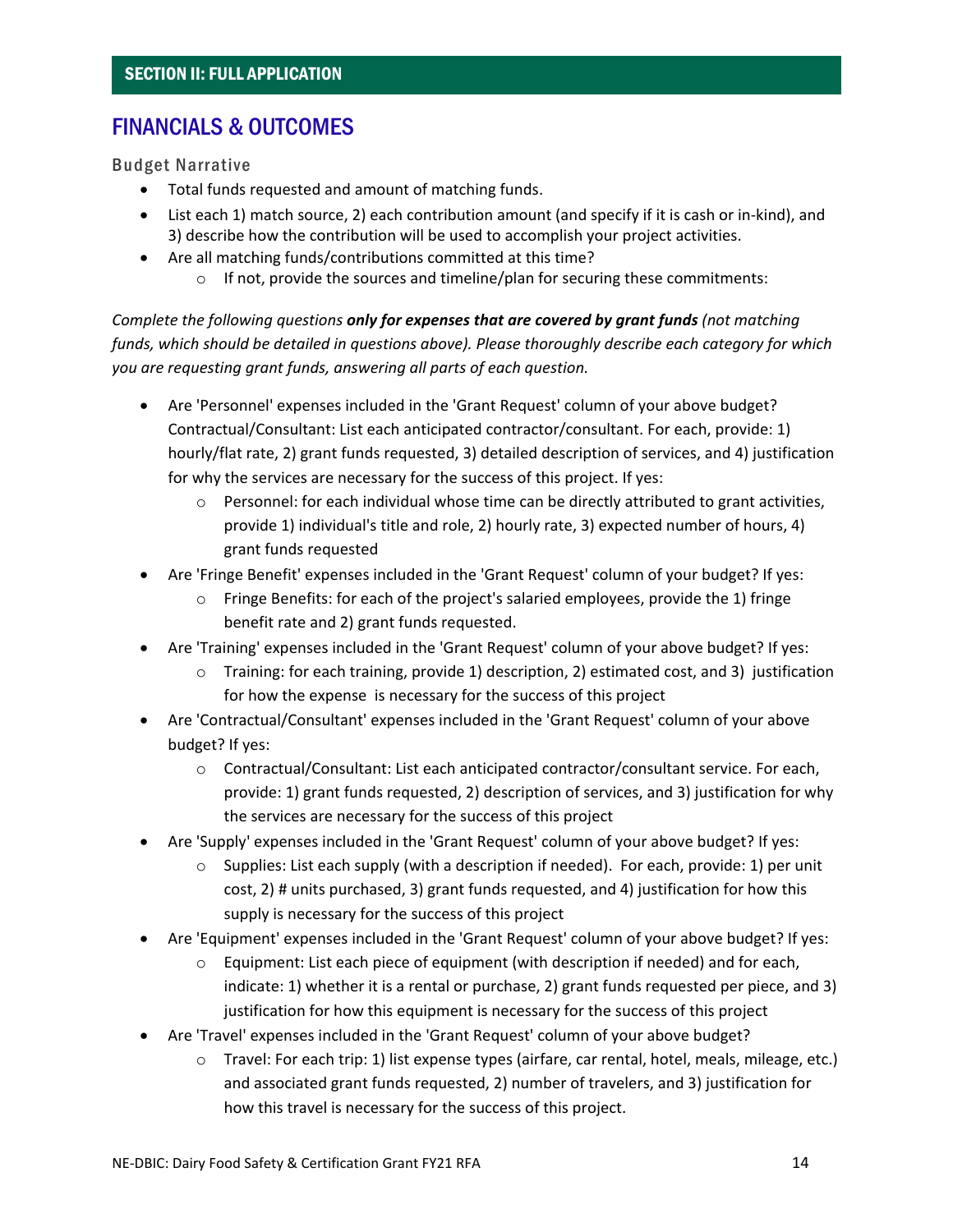- Are 'Travel' expenses included in the 'Grant Request' column of your budget? If yes:
	- o Travel: For each trip: 1) list expense types (airfare, car rental, hotel, meals, mileage, etc.) and associated grant funds requested, 2) number of travelers, and 3) justification for how this travel is necessary for the success of this project.
- Are 'Other' expenses included in the 'Grant Request' column of your budget? If yes:
	- $\circ$  Other: Include any expenses not covered in any of the previous budget categories. Be sure to break down costs into cost/unit and provide justification for how the expense is necessary for the success of this project. *(E.g. meetings/conferences, communications, rental expenses, ads, publication costs, data collection.)*

#### Anticipated Program Income

*Any program income generated during the grant period must be used to further the objectives of the grant project. Program income includes, but is not limited to: income from fees for services performed; the sale of commodities or items fabricated under an award (this includes items sold at cost if the cost of producing the item was funded in whole or partially with grant funds); and registration fees for conferences, workshops, events, etc. Recipients are not required to report program income earned after the grant period.*

- Do you anticipate having any program income? If yes:
	- $\circ$  List any anticipated sources of incomes generated by the activities covered by this grant:
	- $\circ$  How much income is expected to be earned by those activities (in \$)?
	- $\circ$  Describe how you will reinvest the program income into the project to enhance the education, promotion, or consumption of Northeast-regionally produced dairy products:

#### Expected Outcomes

- Describe how you will evaluate the success of your project, including metrics you will track to show your progress.
- What is the percent increase in sales that you anticipate from these grant activities for your business? *(E.g. If your sales were \$50,000 before & \$60,000 after: (\$60,000-\$50,000)/\$50,000 x 100 = 20%)*
- How many new or existing outlets do you expect consumers to use to buy your business's dairy products for each of the categories below? If not applicable to your business/organization, enter zero (0).
	- o Number of farmers markets
	- o Number of grocery stores
	- o Number of wholesale markets
	- o Other outlets
		- **If other outlets, please list.**
- As a result of this grant, do you expect an increase in revenue for your businesses? If yes:
	- $\circ$  Please estimate the increase in revenue (in \$)
- How many jobs are expected to be maintained and/or created because of this grant project?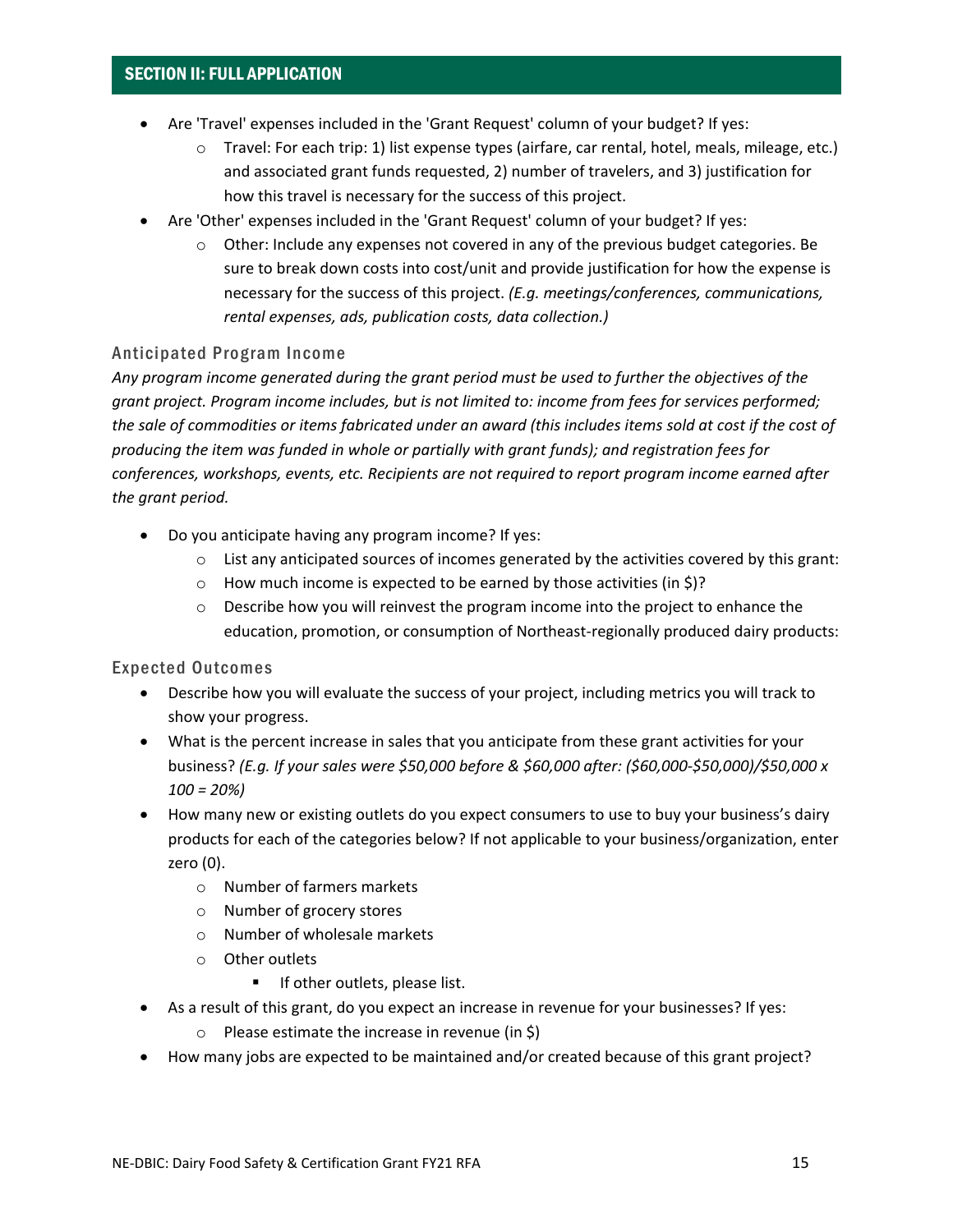# III. SCORING CRITERIA

### REVIEWER SCORING CRITERIA

### Project Proposal (60 points)

| Project overview and workplan illustrates an impactful and realistic project that will<br>improve food safety, workplace safety, and/or marketability of Northeast dairy<br>products. Applicant provides clear and relevant reasoning for timely need for funding<br>and can show that they have a reasonable plan for sustaining the activities<br>implemented in this project past the grant period. | 30 points |
|--------------------------------------------------------------------------------------------------------------------------------------------------------------------------------------------------------------------------------------------------------------------------------------------------------------------------------------------------------------------------------------------------------|-----------|
| Applicant demonstrates that their project is well-aligned with funding priorities and<br>provides details to support that.                                                                                                                                                                                                                                                                             | 10 points |
| Applicant submitted supporting documentation that clearly and comprehensively<br>illustrates that the grant funds will be a sound investment and will help the entity<br>meet its food safety goals.                                                                                                                                                                                                   | 10 points |
| Applicant's narrative responses and letters of commitment/support collectively<br>demonstrate the potential for project success. Any match contributors have written<br>letters of commitment outlining their match contribution and value.                                                                                                                                                            | 10 points |

### Budget and Expected Outcomes (40 points)

| Budget and narrative are realistic and sufficient to accomplish the work proposed.<br>Applicant has leveraged the required percentage of match contribution. | 15 points |
|--------------------------------------------------------------------------------------------------------------------------------------------------------------|-----------|
| Applicant has provided sufficient detail for budget categories:                                                                                              | 15 points |
| Match sources and details are clear, and<br>1.                                                                                                               |           |
| Fund requests are detailed thoroughly in the budget narrative.<br>2.                                                                                         |           |
| Applicant provides reasonable expected outcomes via:                                                                                                         | 10 points |
| A useful plan for evaluating the success of their project including appropriate<br>1.<br>metrics to track.                                                   |           |
|                                                                                                                                                              |           |
| Proposal includes at least two (2) of the following:<br>2.                                                                                                   |           |
| Increase in sales                                                                                                                                            |           |
| Increase in revenue<br>$\bullet$                                                                                                                             |           |
| Job creation and/or retention<br>$\bullet$                                                                                                                   |           |
| New/existing outlets for consumer access to business's dairy products.                                                                                       |           |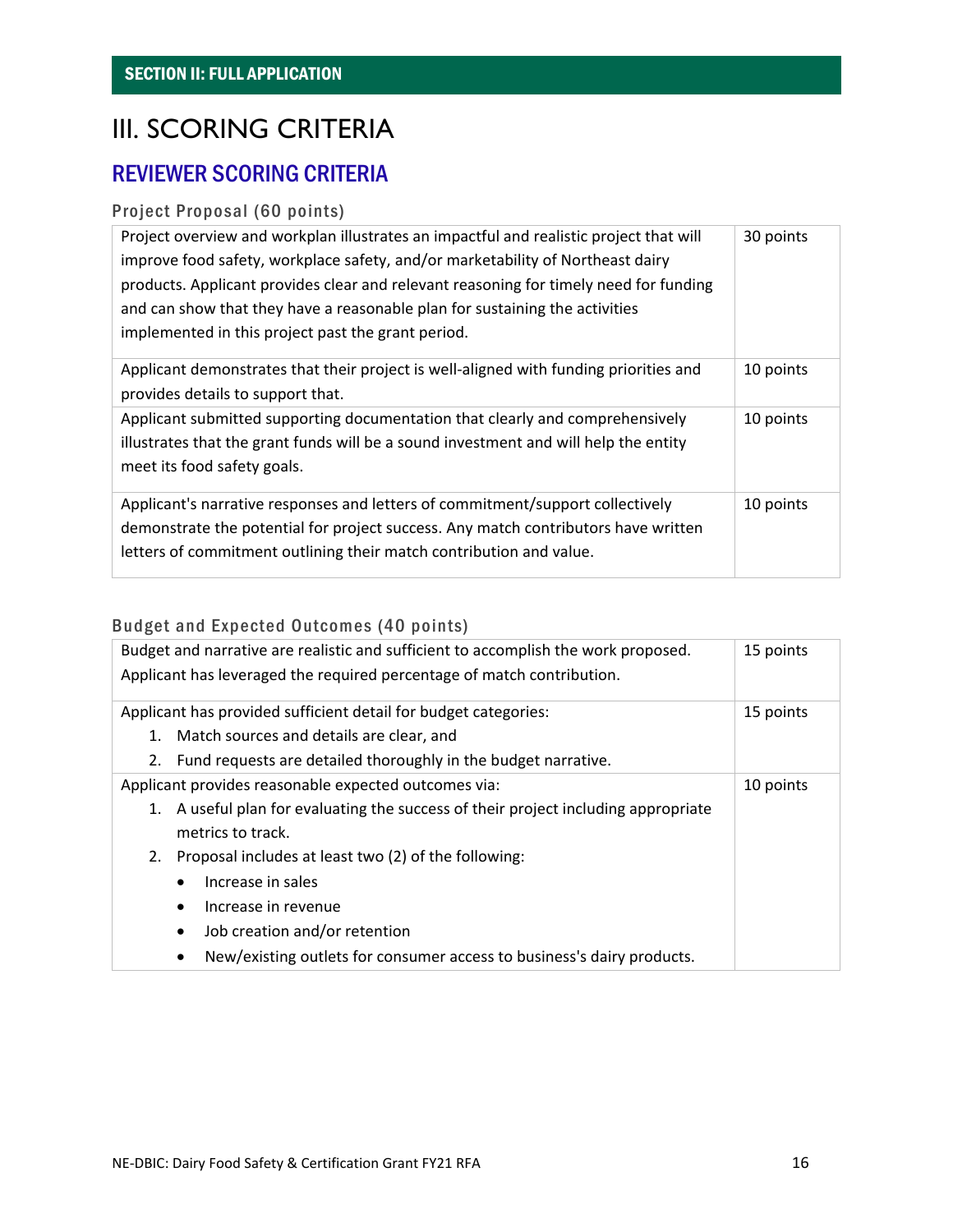# <span id="page-16-0"></span>IV. GRANT MANAGEMENT & REPORTING

### GRANT AGREEMENT & PAYMENT

Prior to receiving funding, successful applicants must sign a grant agreement with the Northeast Dairy Business Innovation Center via Vermont Agency of Agriculture, Food & Markets (VAAFM) indicating their intent to complete the proposed project and authorizing NE-DBIC/VAAFM to monitor the project's progress. The grant agreement will include provisions (terms and conditions) set by the State of Vermont as well as any program-specific requirements. Review Attachment C - [Standard State Provisions](https://bgs.vermont.gov/sites/bgs/files/files/purchasing-contracting/Forms/ATTACHMENT%20C%20-%20rev%20Dec%202017%20CLEAN.pdf)  [and Contracts and Grants](https://bgs.vermont.gov/sites/bgs/files/files/purchasing-contracting/Forms/ATTACHMENT%20C%20-%20rev%20Dec%202017%20CLEAN.pdf) (12/15/2017 Revised).

Prior to commencement of work and release of any payments, grantee will be required to submit:

- A. A certificate of insurance consistent with the requirements set forth in Attachment C of the grant agreement. [Not required if grantee has a curent certificate of insurance on file with the Agency of Agriculture.]
- B. A current [IRS Form W-9](https://www.irs.gov/forms-pubs/about-form-w-9) (Request for Taxpayer Identification Number and Certification), signed within the past six months
- C. [DUNS Number](https://www.grants.gov/applicants/organization-registration/step-1-obtain-duns-number.html)
- D. Documentation verifying pledged matching funds, as applicable.

### GRANTEE PAYMENT SCHEDULE

- **Initial payment: 40%** of the total grant will be paid to the grantee upon receipt of certificate of insurance and Form W-9, confirmation of SAM.gov registration, and claim submission in WebGrants. Failure to submit all required documents and an executed copy of the grant agreement within 30 days of receipt may result in the loss of awarded funds.
- **Second payment: 40%** of the total grant will be issued upon approval of grantee's interim performance report by the grant manager and receipt of a claim in WebGrants.
- **Final payment: 20%** of the total grant will be issued upon approval of grantee's final performance report, the completion and submission of a survey provided by the grant manager, and receipt of a claim in WebGrants.

The final performance report is due no later than 30 days after the grant end date. Final invoices must be submitted to the State within 45 days of the grant expiration date. Invoices submitted before the completion of an interim or final report will not be paid until the report has been received, reviewed, and accepted by the grant manager. The State cannot reimburse the grantee for work performed after the expiration date of the grant.

### REPORTING REQUIREMENTS

The following reporting is required under this grant program: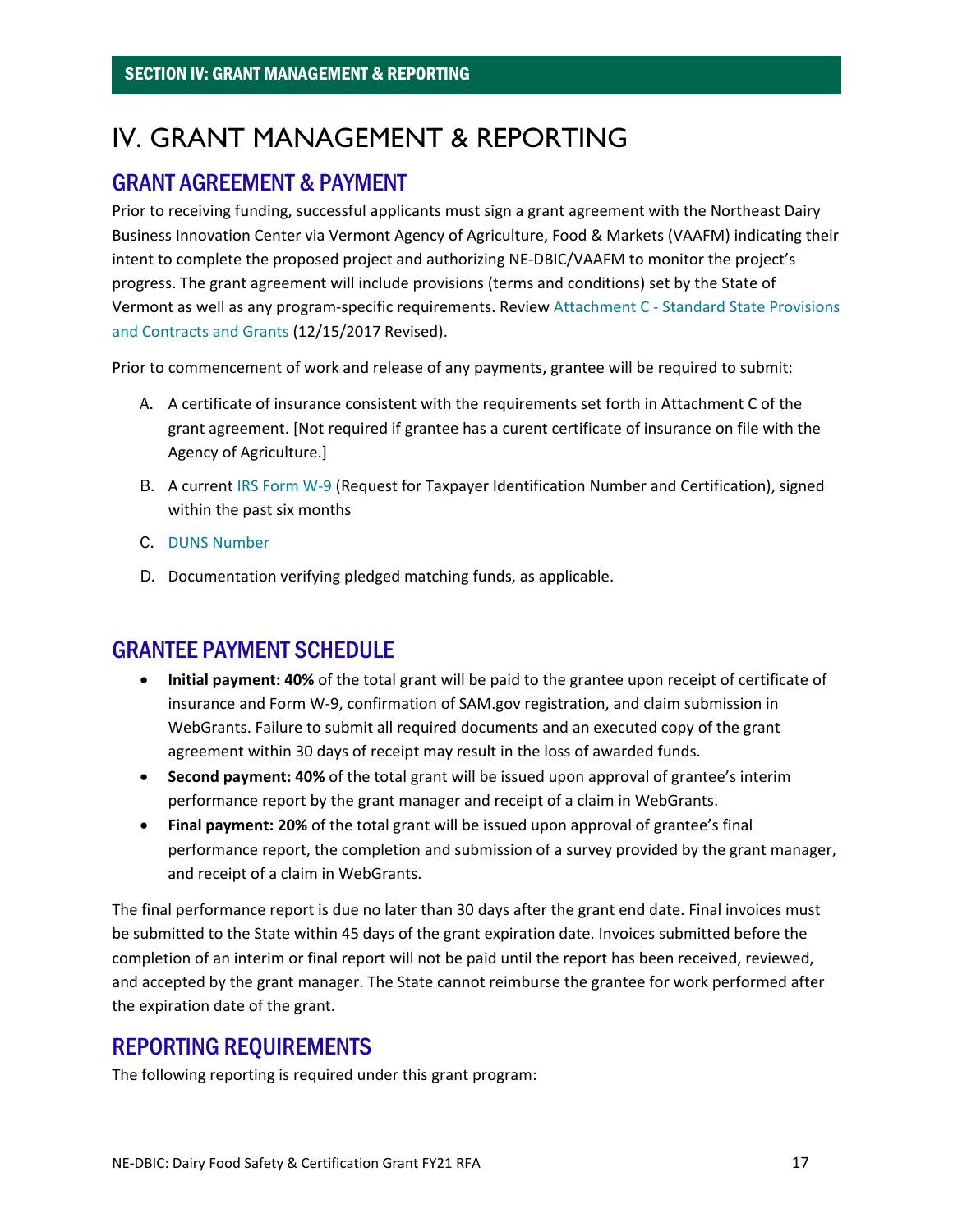### SECTION IV: GRANT MANAGEMENT & REPORTING

- 1. Grantees will submit an Interim Performance Report mid-project which may include:
	- a. Summary of status of grant activities
	- b. Description of successes and challenges
	- c. Discussion of any modifications deemed necessary and justification for changes
	- d. Documentation of any marketing/promotion of project
	- e. Photos/documentation that demonstrates grant activities.
	- f. Expenditures to date
- 2. Grantees will submit a Final Performance Report and complete a survey no later than thirty (30) days from the grant end date. Final reports may include:
	- a. Summary of achievements from this project including impacts on the community, public, and other businesses/organizations
	- b. Description of any challenges or changes to the project
	- c. Lessons learned from this project
	- d. Opportunities that arose from the completion of this project
	- e. Plans to build on the work completed under this grant
	- f. Representative documentation and photos representative of the full breadth of activities under this grant
	- g. Final expenditures
	- h. Project outcomes:
		- i. Results of grantees measurements of success
		- ii. New and existing outlets
		- iii. Sales increases
		- iv. Increases in revenue
		- v. Jobs maintained/created
- 3. A post-grant survey will include questions which pertain to metrics regarding the following:
	- a. Increase in consumption of and access to dairy projects
	- b. Increase in sales of dairy products
	- c. Development of new market opportunities for dairy producers and processors
	- d. Dairy farmer/processor satisfaction of grant activities

The NE-DBIC/VAAFM reserves the right to utilize and/or summarize information and photos provided through these reports to use on publications/promotions.

NE-DBIC via VAAFM reserves the right to modify reporting requirements during the project. Information submitted in any report under this program will be a public record. Failure to adhere to reporting requirements and deadlines may disqualify the grantee from future grant opportunities through the NE-DBIC or State of Vermont.

### CERTIFICATE OF INSURANCE

A certificate of insurance (COI) is a common requirement for businesses and organizations; most agents are familiar with it. The State of Vermont must be listed as an additional insured on the grantee's policy. We recommend forwarding the insurance requirements below to prospective insurers for accuracy: